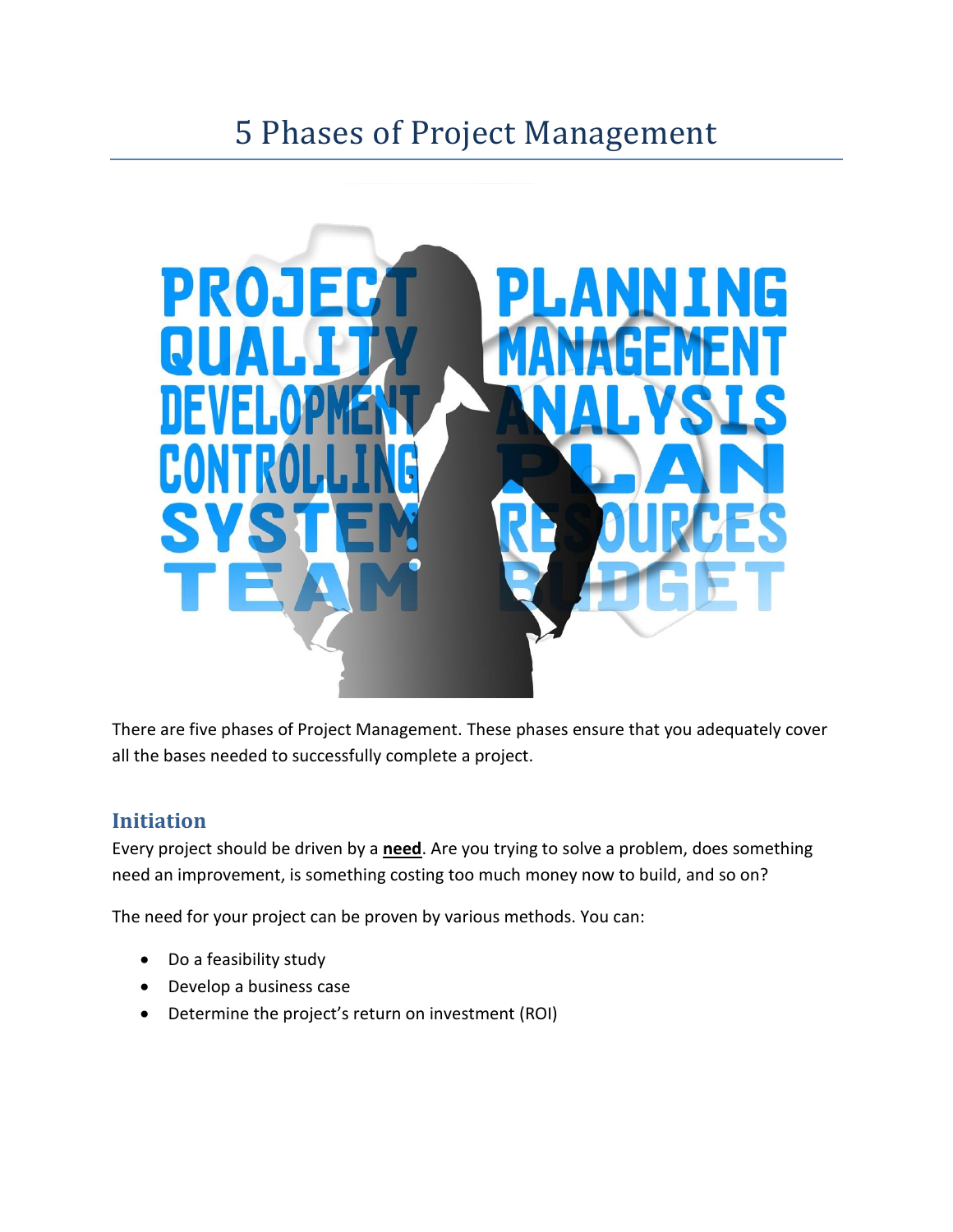# **Planning**

A **project plan** needs to be put together by the project manager. This project plan will be revisited throughout the life of the project to ensure that objectives are met.

- There needs to be a written **scope** statement. This reiterates the need for the project, and its deliverables and objectives.
- The **tasks,** or deliverables, involved need to be identified and broken down into their various pieces.
- A **schedule** needs to be identified for all the tasks and their dependencies. This schedule helps ensure the project is completed on time and on budget.
- The **cost**, or budget, of the project needs to be identified.
- **Quality** objectives need to be identified. The quality objectives may be stricter if the end product is a military device, a medical device, or a device that has to operate in extreme environmental conditions.
- The **project team** needs to be identified and have the necessary skill sets in order to make the project successful, depending on the type of project you're pursuing and the needed outcomes.
- The **organization** and its staff need to be identified.
- The **communications** and progress reporting structures need to be identified.
- The potential **risks** and avoidance measures need to be identified.
- A **procurement** process for supplies and materials needs to be identified as well.

### **Execution**

The **execution phase** of the project begins after the project planning is complete. It is up to the project manager to administer the project plan and its associated contracts. Various tools are used during the execution phase, such as a **project dashboard**.

## **Monitor & Control**

The project plan, and its progress and adjustments, need to be monitored to ensure the desired outcomes are met. These include the following:

- Reporting
- Scope
- Schedule
- Cost
- Quality
- Risks